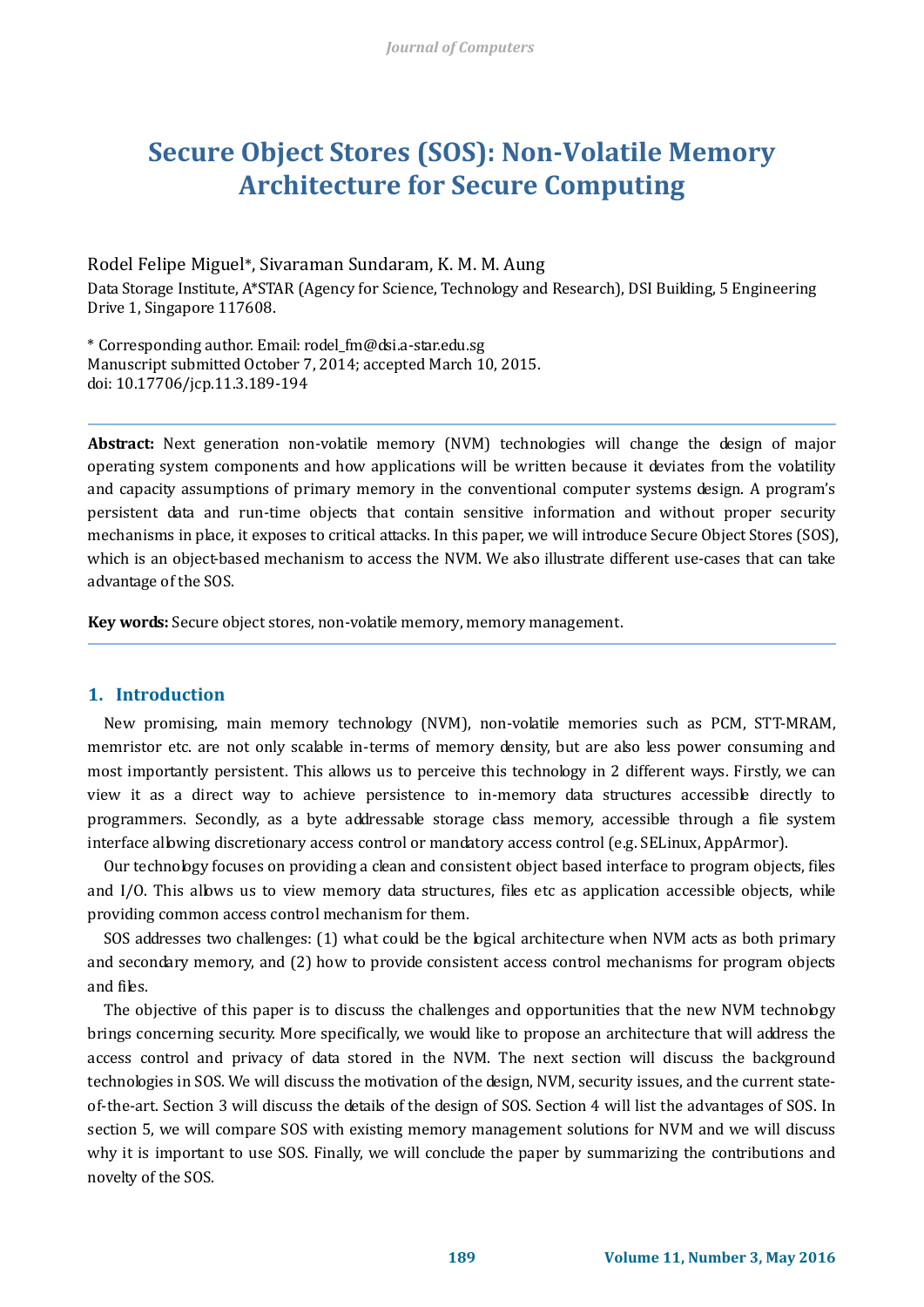#### **2. Related Works**

There have been many recent systems that have come-up that provide memory transactional and filebased access control to non-volatile memory that makes use of its byte-addressability.

Mnemosyne [1] exposes NVM as persistent memory abstraction, and makes it simple for programmers to declare and use persistent data. This is done by providing low-level programming primitives as well as system call APIs to programmers. This allows programmers to persist data structures without having the need to serialize them for storage. Further, Mnemosyne [1] provides durability, atomicity and consistency to memory transactions. Further, it provides implicit access control by making use of a backing file for dynamic and static regions of processes and a persistent mapping table consisting of NVM frame number and page offset information.

NVHeaps [2], similar to Mnemosyne, provides programmers with abstractions to create persistent objects, pointers etc. Further, NVHeaps provides consistent, atomic transactions on persistent objects and pointer safety by preventing programmers from misusing them and hence corrupting the data. Objects are accessed through file system like interfaces to open, close, rename, copy and transmit. Access control for NVHeaps is done through the use of files. Set of NVHeap objects contain file references that provides naming and access control.

BPFS [3] and SCMFS [4] implement file systems for NVMs. BPFS file system for NVM makes use of a treebased hierarchical pointers. By using 64-bit pointers to data blocks or pointer blocks the system allows fast and reliable access to file data and also offers mechanisms to provide transactional consistency. As BPFS is a file system it uses file based access controls at the operating system layer.

SCMFS [4] is also a file system for non-volatile memories attached to the memory bus of the system. It uses allocation system calls such as nvmalloc and nvfree to manage file system allocations / de-allocations at the kernel level. In a way the system is similar to memory file systems available with the Linux kernel such as tmpfs and ramfs. As in the case of all file systems SCMFS access control is discretionary.

CDDS [5] describes a consistent and durable data structure versioning system, which can be used to create storage systems without the need to do logging or shadow paging to move non-volatile data from one consistent state to another. CDDS can be used by storage systems such as file-systems, key-value stores etc. for consistent data updates, fast access with limited data copying.

Essentially systems such as [1], [2], [6] exposes non-volatile memory through programming primitives for creating pointers, objects, data structures and make them persistent. Each varies in the way it manages consistency, durability, atomicity etc. Access control in these systems are either implicit through the use of processor protection boundaries [1] or file based access control [2].



Fig. 1. Secure object stores architecture.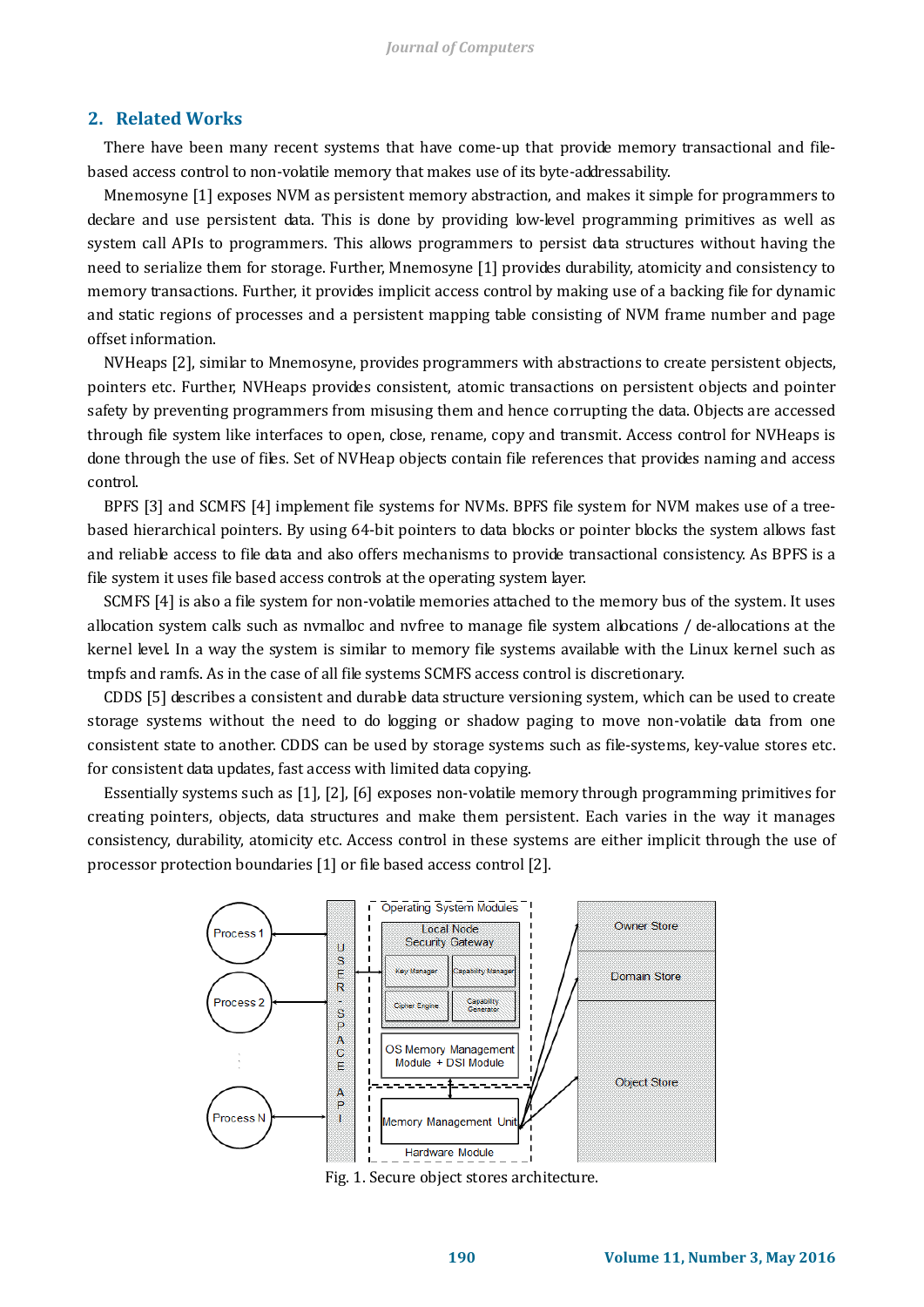## **3. A Proposed: Secure Object Stores**

The logical architecture of SOS is illustrated in Fig. 1. SOS has 2 key features for NVM acting as both primary and secondary memory. First, the NVM is divided into three logical regions: Owners, Domains, and Objects. The Owners region stores the list of owners with unique names. Each Owner data structure contains metadata for all the Domains it owns. Domain region stores domain information created by various applications run by various Owners. Domain data structure is a collection of Object metadata which belongs to that particular domain. Object region is the main repository of objects needed by applications. Operating System Memory Management Module and the processor MMU together provide for the management of these regions.

The second key feature/component of SOS is the Local Node Security Gateway (LNSG). This component is an additional module to the operating system kernel. The LNSG contains 4 sub-modules:

- 1) Capability Manager: Maintains a list of capabilities for specific processes. Essentially Capability Manager manages the owner, domain and object regions as well as integrates other parts of the system such as capability generator, key manager etc. to generate tokens, store tokens and authenticate tokens. Capability tokens and application capability list are stored under a capability domain created by the Capability Manager.
- 2) Capability Generator: Generates unique tokens based on object / domain name, physical location addresses, cipher information and access rights. Further maps capabilities to offset from start address of the Domain or Object region
- 3) Encryption Engine: The encryption engine provides encryption/decryption for domain capabilities, object capabilities and objects. Internally contains standard cipher modules such as random number generator, message digest and so on.
- 4) Key Manager: Generates keys for the encryption engine. It also acts as repository of keys for symmetric encryption and manages the lifecycle of keys. Essentially it is the key life cycle manager. All Keys are further stored under Key Manager owned domain on the NVM.

## **3.1. Process Flows and Secure NVM API's**



Fig. 2. Generic process flow of SOS.

Fig. 2 above shows a high level chronology of steps that need to be done for an application to create and share objects. First, during system initialization, for e.g. during installation of the operating system, the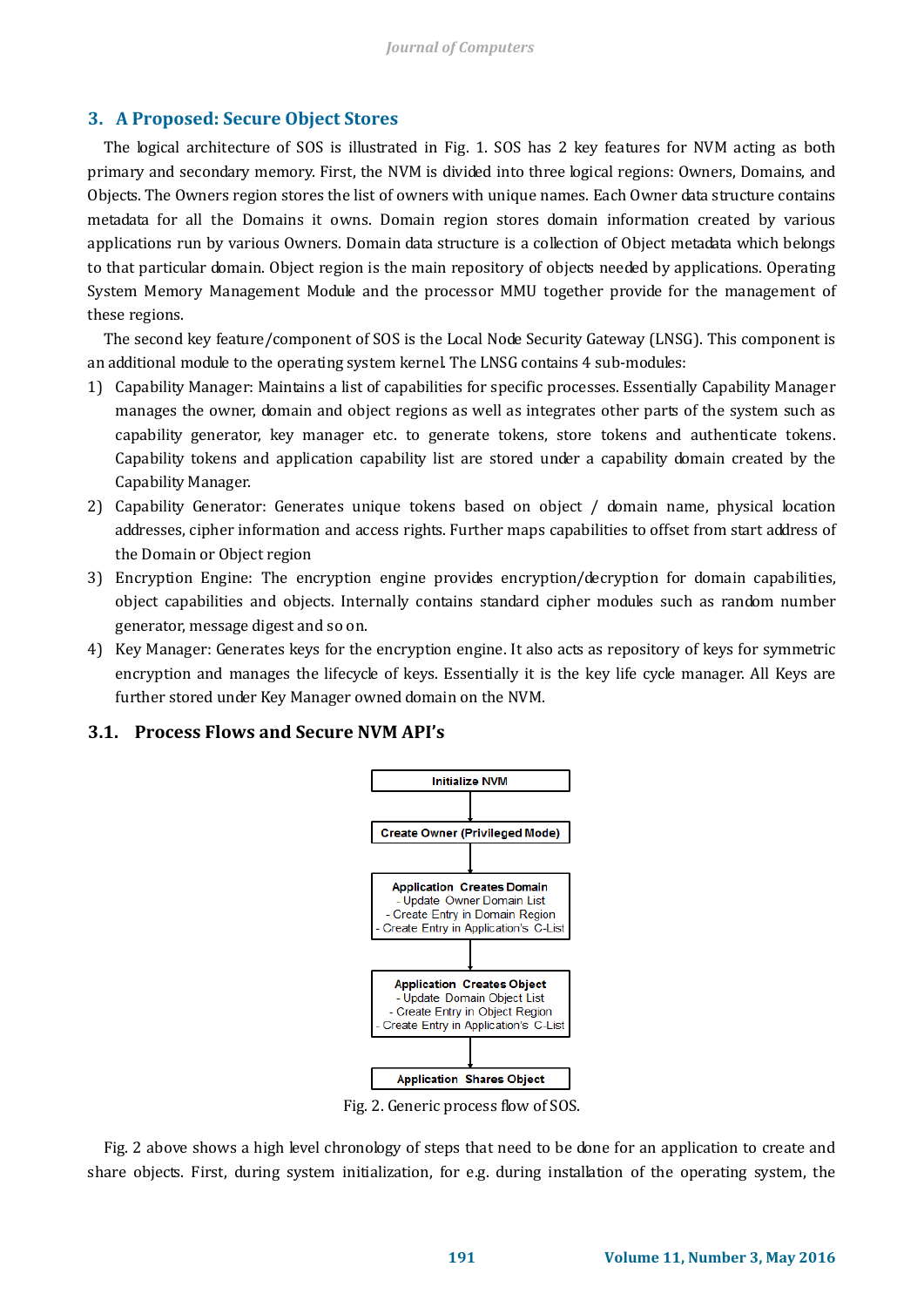capability manager and key manager components of the LNSG create their corresponding domains and objects. The capability manager creates a capability domain under which it creates a capability object. The capability object can be used as a key-value or an index store containing the application id as key and capability lists as values.

An application ID is a unique number assigned to each application installed on the system. This application ID contains a capability list (C-List). C-List is a data-structure containing all active capability tokens for the application. Essentially the capability object is a secure container that is used to persist access control information for installed applications.

Similar to capability manager, the key manager also creates a key domain and key object(s) on the NVM upon initialization. The key manager uses these key object(s) as repository for keys used for encrypting meta-data, data or both.

Further, for every user created in the system an owner entry is created in the owner region of the NVM using the create owner API.

As can be seen from the flow charts, the application that creates a domain or an object initially owns the full access rights to that domain. The access rights being Read, Write, Delete, and Share. Before proceeding further let us take a look into each of the above privileges and what they mean in the context of domain and object.

| Context | Read                    | Write                    | <b>Delete</b>         | <b>Share</b>            |
|---------|-------------------------|--------------------------|-----------------------|-------------------------|
| Domain  | Allowed to open the     | Allowed to open the      | Allowed to delete the | Allowed to share the    |
|         | domain and access       | domain and create        | domain and individual | domain and individual   |
|         | capability tokens for   | objects within the       | objects within        | objects within to other |
|         | objects within          | domain                   |                       | applications            |
| Object  | Allowed to read objects | Allowed to write objects | Allowed to delete     | Allowed to share the    |
|         |                         |                          | obiects alone         | objects                 |

Table 1. Domain and Object Privilege List

## **4. Advantages of SOS**

In this section we highlight the advantages of our architecture for managing non-volatile memory data, which provides fast and efficient access-control capabilities at the operating system layer, over existing systems.

**SOS' architecture makes memory protection more efficient and robust** than page boundaries offered by traditional memory protection mechanism. Owners, Objects, and Domains are the primary memory protection boundary. This makes the isolation of data clearer and makes access control a seamless security feature that can be integrated. Additionally, Domains allow administrators or system users to provide explicit access control mechanisms to the system. Furthermore, Objects or all Objects under a Domain can be encrypted. Encrypting the Objects will protect the critical or sensitive information of the Owners. It can be allowed by developing relevant API's or system calls to support Object encryption.

**SOS is designed for scalability.** Object stores using capability tokens and a namespace allow easy expansion of a local store to global/distributed stores, e.g. IMC. Capability tokens can be easily expanded to encode compute/data node identifier along with others such as object/domain name, physical address, cipher information and access rights. Such tokens can have a global reference, which can be used for distributed inmemory data stores.

**SOS is portable.** Objects provide sufficient abstraction to allow any mechanism to be used to store and access them. For example, Objects can be stored as a byte addressable data blocks with pointers addressing them, which is similar to BPFS. The logical architecture of SOS can be applied to any programming language to support storage of Objects managed/maintained by the applications written in that programming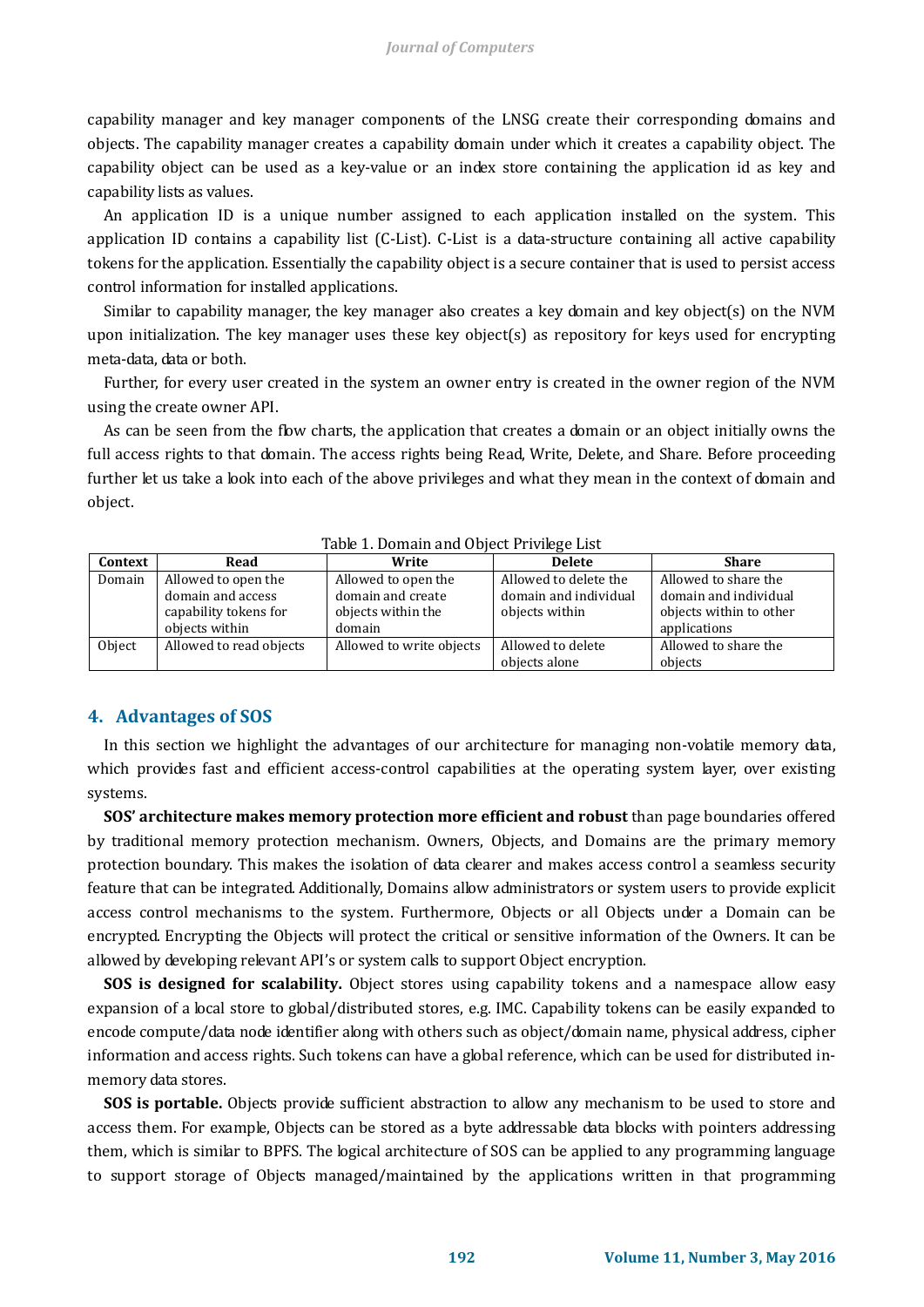language, like Mnemosyne. Objects can be stored using journaling based systems like CDDS, providing transactional properties such as consistency, durability, and atomicity.

## **5. Conclusion**

Our technology provides methodologies to organize, provide access control and memory protection boundaries for data created and stored in non-volatile memories. We achieve this end by considering nonvolatile memories, sitting on the memory bus, to be primary as well as secondary memory. An application programmer can create objects within the non-volatile region and make use of such objects to store application data, file data etc. while at the same time consider them as named entities upon which access control mechanisms can be implemented. With such a simple organization of NVM data, we can achieve multiple objectives. One, application programmers can be provided with a clean and consistent interface for creating, writing and accessing data. Second, users can also apply security mechanisms such as discretionary access control, capability based access control etc. This will ensure that right users / applications accesses the persistent data even after system reboots. Finally, processes storing application data on NVM can ensure memory protection during execution through domain boundaries.

## Acknowledgement

This work is supported by A\*STAR's Future Data Centre Technologies (FDCT) grant, the project entitled "Secured Large Scale Shared Storage System" (Grant No. 1122804006).

## References

- [1] Volos, H., Tack, A. J., & Swift, M. M. (2011). Mnemosyne: Lightweight persistent memory. *Proceedings of the 16th International Conference on Architectural support for Programming Languages and Operating Systems*. New York, NY, USA. ACM.
- [2] Coburn, J., Caulfield, A. M., Akel, A., Grupp, L. M., Gupta, R. K., Jhala, R., & Swanson, S. (2011, March 5). NV-Heaps: Making persistent objects fast and safe with next-generation, non-volatile memories. *Proceedings of the Sixteenth International Conference on Architectural Support for Programming Languages and Operating Systems.* Newport Beach, CA, USA.
- [3] Condit, J., *et al.* (2009, October 11-14). Better I/O through byte-addressable, persistent memory. *Proceedings of the ACM SIGOPS 22nd Symposium on Operating systems Principles.* Big Sky, MT, USA.
- [4] Wu, X. J., & Reddy, A. L. (2011, November 12-18). SCMFS: A file system for storage class memory. *Proceedings of 2011 International Conference for High Performance Computing, Networking, Storage and Analysis*. Seattle, WA, USA.
- [5] Venkataraman, S., Tolia, N., Ranganathan, P., & Campbell, R. H. (2011, February 15-17). Consistent and durable data structures for non-volatile byte-addressable memory. *FAST'11 Proceedings of the 9th USENIX Conference on File and Storage Technologies* (pp. 61-75). San Jose, California, USA.
- [6] Lowell, D. E., & Chen, P. M. (1997, October). Free transactions with Rio vista*. Proceedings of the Sixteenth ACM Symposium on Operating Systems Principles* (pp. 92-101). Saint-Malo, France.



**Rodel Felipe Miguel** hails from Laguna, Philippines. He received his bachelor of science degree in computer engineering (cum laude) from AMA Computer College, Makati City, Philippines.

 He has more than 12 years of software engineering experience focused on embedded systems, device drivers, and network applications. He led teams from the Philippines and Singapore and has worked for industry leaders like Agilent Technologies and JDSU. He is